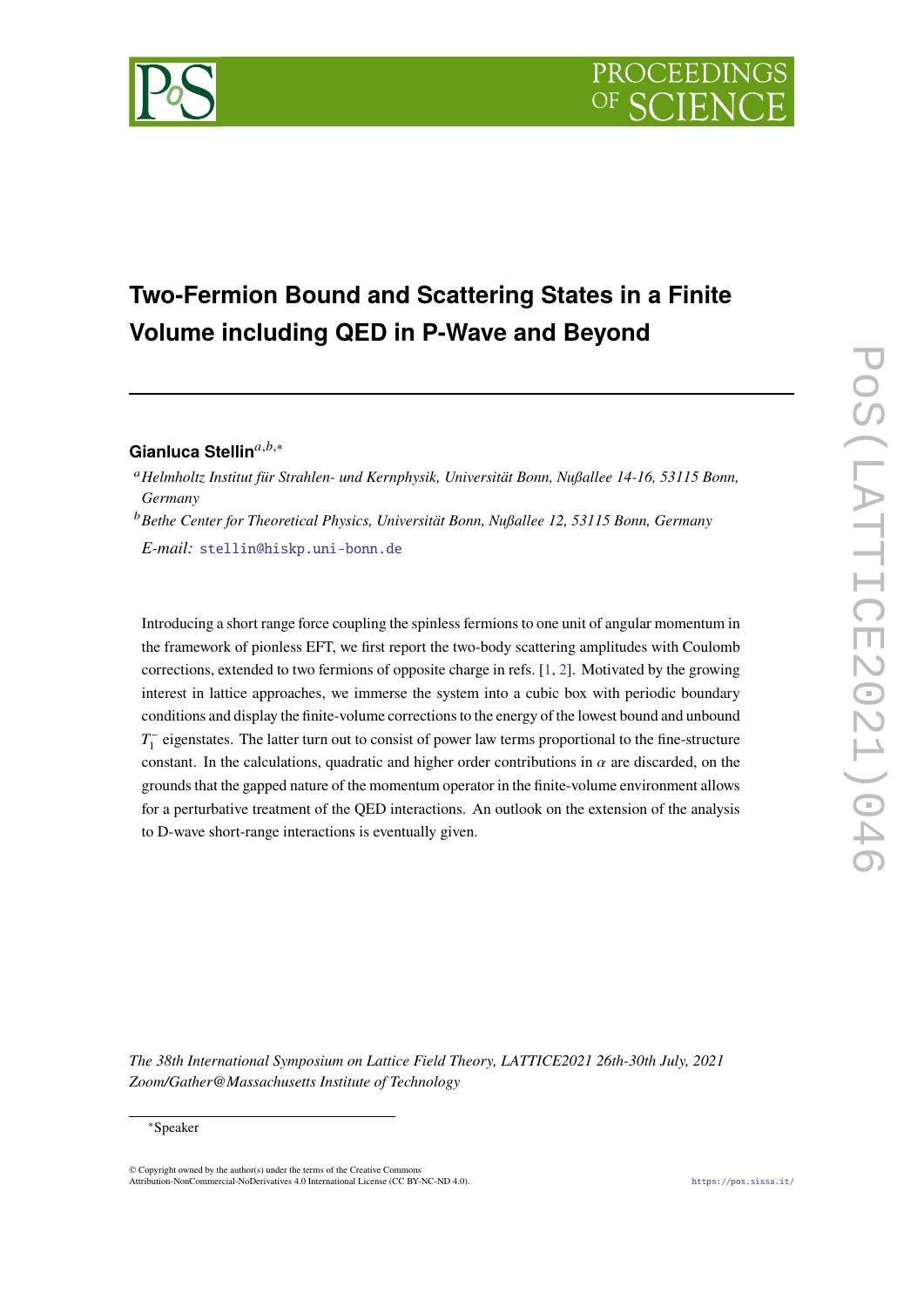### **1. Preamble**

In present times, effective field theories (EFT) [\[3\]](#page-9-2) cover a crucial role in the description of many-body systems in nuclear and subnuclear physics, availing of the quantum fields which can be excited in a given regime of energy. For systems of stable baryons at energies lower than the pion mass, the Lagrangian density is defined uniquely as a functional of the nucleon fields and their Hermitian conjugates. The resulting theory [\[4,](#page-9-3) [5\]](#page-9-4) numbers several successes in the context of nucleon-nucleon scattering and structure properties of few-nucleon systems. In the latter, the Power Divergence Subtraction (PDS) is adopted as a regularization scheme [\[5,](#page-9-4) [6\]](#page-9-5).

Based on the p-wave interactions in the EFT for halo nuclei, we generalize in secs. [2](#page-1-0) and [2.1](#page-3-0) the nonperturbative application of QED in pionless EFT in ref. [\[8\]](#page-10-0) to fermion-fermion low-momentum elastic scattering governed by the the Coulomb and the strong forces transforming as the  $\ell = 1$ representation of the rotation group. In sec. 2.3 of ref. [\[1\]](#page-9-0) we have applied the formalism also to fermion-antifermion scattering, where the attractive Coulomb force gives rise also to bound states, as in the case of the *protonium* [\[7\]](#page-10-1).

Aware of the importance of the lattice environment in present-day EFT and QCD calculations [\[9,](#page-10-2) [10\]](#page-10-3), in sec. 3 of ref. [\[1\]](#page-9-0), we transposed our fermion-fermion EFT into a cubic spatial volume with side  $L$  and periodic boundary conditions (PBC). The finite-volume (FV) environment generates a number of implications, the most glaring of them are the breaking of rotational symmetry and the discretization of the spectrum of the operators representing [\[11\]](#page-10-4) physical observables [\[12\]](#page-10-5).

By virtue of the long-range interactions induced by QED, significant changes in the behaviour as a function of  $L$  of the corrections associated to the FV energy levels are observed. The latter assume the form of polynomials in the reciprocal of the box size [\[9\]](#page-10-2), that take the place of the exponential damping factors encountered with short-range forces alone [\[12\]](#page-10-5). Besides, the gapped nature of the momentum of the particles in the box allows for a perturbative treatment of the QED contributions, even at low energies [\[9,](#page-10-2) [13\]](#page-10-6). Consequently, composite particles receive modifications of the same kind both in their mass [\[9\]](#page-10-2) and the energies of the two-body states they give rise to [\[13\]](#page-10-6).

In scattering states, the formula for the shift with respect to the infinite volume energy for the lowest P-wave state in sec. [3.2.1](#page-7-0) shows some similarities with the one in ref. [\[13\]](#page-10-6), despite an overall  $\xi / M \equiv 4\pi^2 / ML^2$  factor, owing to the fact that the energy of the lowest unbound state with analogous symmetry properties under rotations  $(T_1$  irrep of the cubic group) is nozero.

Concerning the leading-order (LO) energy shift for the lowest bound state, in the P-wave case it is proportional to  $\alpha_{\text{OFD}} \equiv \alpha$  and has the same sign of the counterpart in absence of OED in refs. [\[12\]](#page-10-5). Additionally, we prove that the FV shifts for S- (cf. ref. [\[13\]](#page-10-6)) and P-wave eigenenergies have the same magnitude if order  $1/L^3$  terms are neglected, as in absence of QED.

Even if bound states between two hadrons of the same charge have not been identified in nature, at unphysical values of the quark masses in Lattice QCD these states begin to appear. It is not unlikely that the latter manifest themselves also when QED becomes part of the Lagrangian.

# <span id="page-1-0"></span>**2. Effective field theory for non-relativistic fermions**

Our analysis of two-particle scattering and bound states in the infinite- and finite-volume context hinges on pionless EFT [\[4](#page-9-3)[–6\]](#page-9-5), describing many-nucleon systems at energies smaller than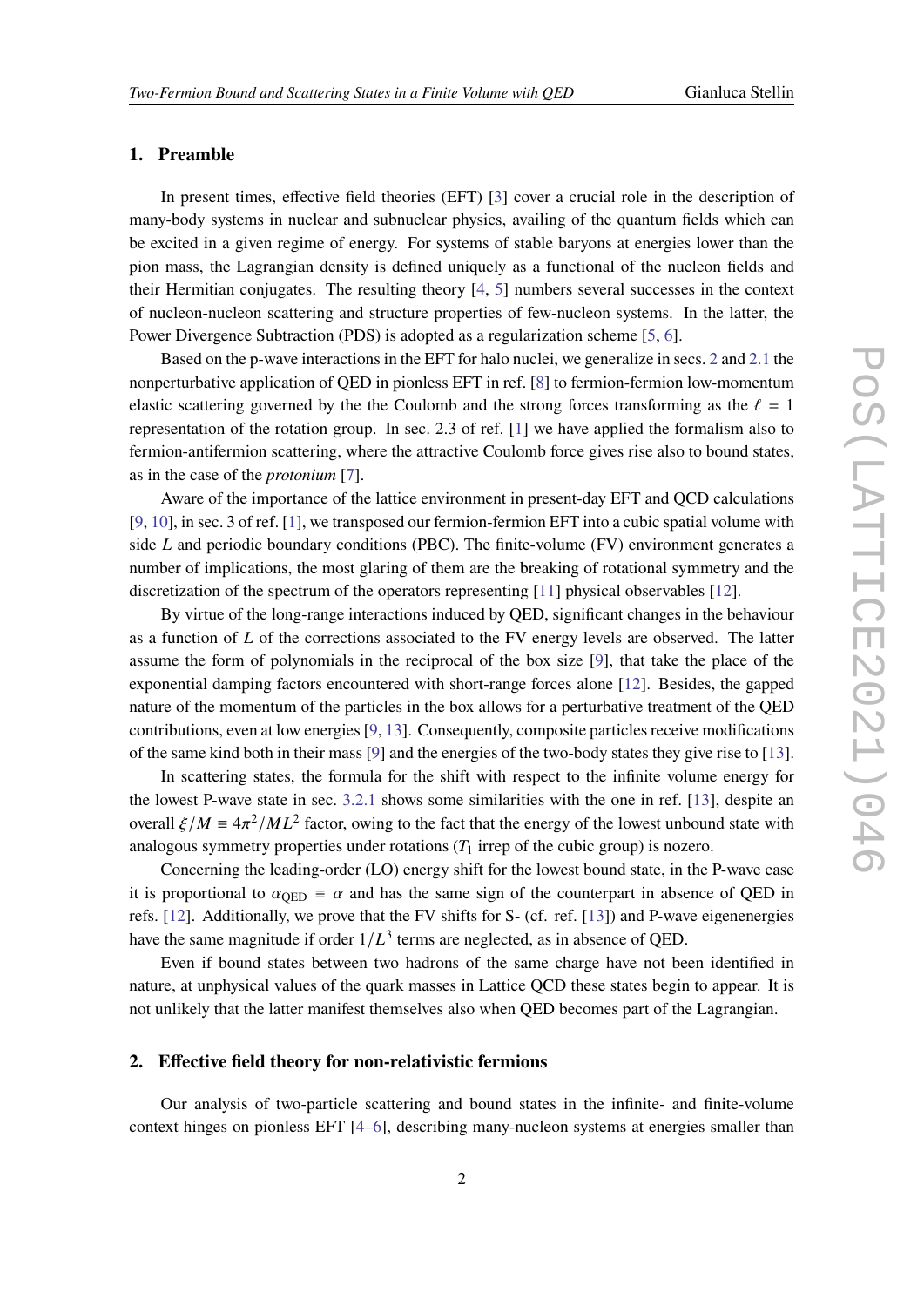the pion mass,  $M_{\pi}$  [\[3,](#page-9-2) [8\]](#page-10-0). The action is constructed on non-relativistic matter fields and is left invariant by parity, time reversal and Galilean invariance.

We apply the framework to spinless fermions (e.g. baryons) of mass  $M$  and charge  $e$ , and we assume our EFT to be valid below an upper energy  $\Lambda_E$  (e.g.  $m_{\pi}c^2 \approx 140$  MeV) in the center-of-mass frame (CoM). In this reference frame, the two-body retarded (+) and advanced (+) unperturbed Green's function operator are given by

<span id="page-2-2"></span>
$$
\hat{G}_0^{(\pm)}(E) = M \int_{\mathbb{R}^3} \frac{\mathrm{d}^3 q}{(2\pi)^3} \frac{|\mathbf{q}, -\mathbf{q}\rangle \langle \mathbf{q}, -\mathbf{q}|}{\mathbf{p}^2 - \mathbf{q}^2 \pm i\varepsilon} ,\qquad (1)
$$

where  $\pm \mathbf{p}$  ( $\pm \mathbf{q}$ ) are the momenta of two incoming (outcoming) particles in the CoM frame, such that  $|\mathbf{p}| = |\mathbf{q}|$  and  $E = \mathbf{p}^2/M$  is the energy eigenvalue at which the Green's functions are evaluated. The potentials are constructed in terms of the four-fermion operators that transform as the  $2\ell + 1$ dimensional irreducible representation of SO(3),

<span id="page-2-0"></span>
$$
V^{(\ell)}(\mathbf{p}, \mathbf{q}) \equiv \langle \mathbf{q}, -\mathbf{q} | \hat{\mathcal{V}}^{(\ell)} | \mathbf{p}, -\mathbf{p} \rangle = \left( c_0^{(\ell)} + c_2^{(\ell)} \mathbf{p}^2 + c_4^{(\ell)} \mathbf{p}^4 + \dots \right) (|\mathbf{p}||\mathbf{q}|)^{\ell} \mathcal{P}_{\ell} \left( \frac{\mathbf{p} \cdot \mathbf{q}}{|\mathbf{p}||\mathbf{q}|} \right) \tag{2}
$$

where  $\mathcal{P}_{\ell}$  is a Legendre polynomial,  $\hat{\mathcal{V}}^{(\ell)}$  is the potential operator and the  $c_{2i}^{(\ell)}$  $\chi^{(\ell)}_{2j}$  are low-energy constants (LECs). As shown in ref. [\[13\]](#page-10-6), the polynomials in the first round bracket of eq. [\(2\)](#page-2-0), can be encoded by a single vertex with energy-dependent coefficient  $C(E^*)$   $(D(E^*)$  and  $F(E^*))$ for S-waves (P- and D-waves), where  $E^*$  represents the CoM energy of the particles. Hence, the Lagrangian density for fermions coupled to one unit of angular momentum assumes the form

<span id="page-2-3"></span>
$$
\mathcal{L} = \psi^{\dagger} \left[ i\hbar \partial_t + \frac{\hbar^2 \nabla^2}{2M} \right] \psi + \frac{D(E^*)}{8} (\psi \overleftrightarrow{\nabla}_i \psi)^{\dagger} (\psi \overleftrightarrow{\nabla}_i \psi) , \qquad (3)
$$

where  $\overleftrightarrow{\nabla} = \overleftrightarrow{\nabla} - \overrightarrow{\nabla}$  denotes the Galilean invariant derivative. Recalling the Feynman rules in app. A of ref. [\[1\]](#page-9-0), the two-body  $\ell = 1$  potential in momentum space becomes

<span id="page-2-1"></span>
$$
V^{(1)}(\mathbf{p}, \mathbf{q}) \equiv \langle \mathbf{q}, -\mathbf{q} | \hat{\mathcal{V}}^{(1)} | \mathbf{p}, -\mathbf{p} \rangle = D(E^*) \mathbf{p} \cdot \mathbf{q} . \tag{4}
$$

<span id="page-2-4"></span>

**Figure 1:** Tree-level and 1-loop (*bubble*) diagrams representing fermion-fermion elastic scattering with the strong  $\ell = 1$  potential in eq. [\(4\)](#page-2-1) alone (left) and with scalar-photon insertions (right), see eq. [\(10\)](#page-3-1).

Irrespectively on the angular momentum content of the strong interactions, the Feynman diagrams contributing to the T-matrix, for the two-body fermion-fermion or fermion-antifermion scattering processes assume the form of chains of bubbles. With reference to the strong P-wave vertex in eq. [\(4\)](#page-2-1), the expression for the two-body scattering amplitude can be written as,

<span id="page-2-5"></span>
$$
i T_S(\mathbf{p}, \mathbf{q}) = i \langle \mathbf{q}, -\mathbf{q} | \left[ \hat{\mathbf{\mathcal{V}}}^{(1)} + \hat{\mathbf{\mathcal{V}}}^{(1)} \hat{G}_0^E \hat{\mathbf{\mathcal{V}}}^{(1)} + \hat{\mathbf{\mathcal{V}}}^{(1)} \hat{G}_0^E \hat{\mathbf{\mathcal{V}}}^{(1)} \hat{G}_0^E \hat{\mathbf{\mathcal{V}}}^{(1)} + \dots \right] |\mathbf{p}, -\mathbf{p} \rangle , \qquad (5)
$$

where  $\hat{G}_0^E \equiv \hat{G}_0^{(+)}$  $O_0^{(+)}(E)$  is the two-body unperturbed retarded Green's function operator in eq. [\(1\)](#page-2-2).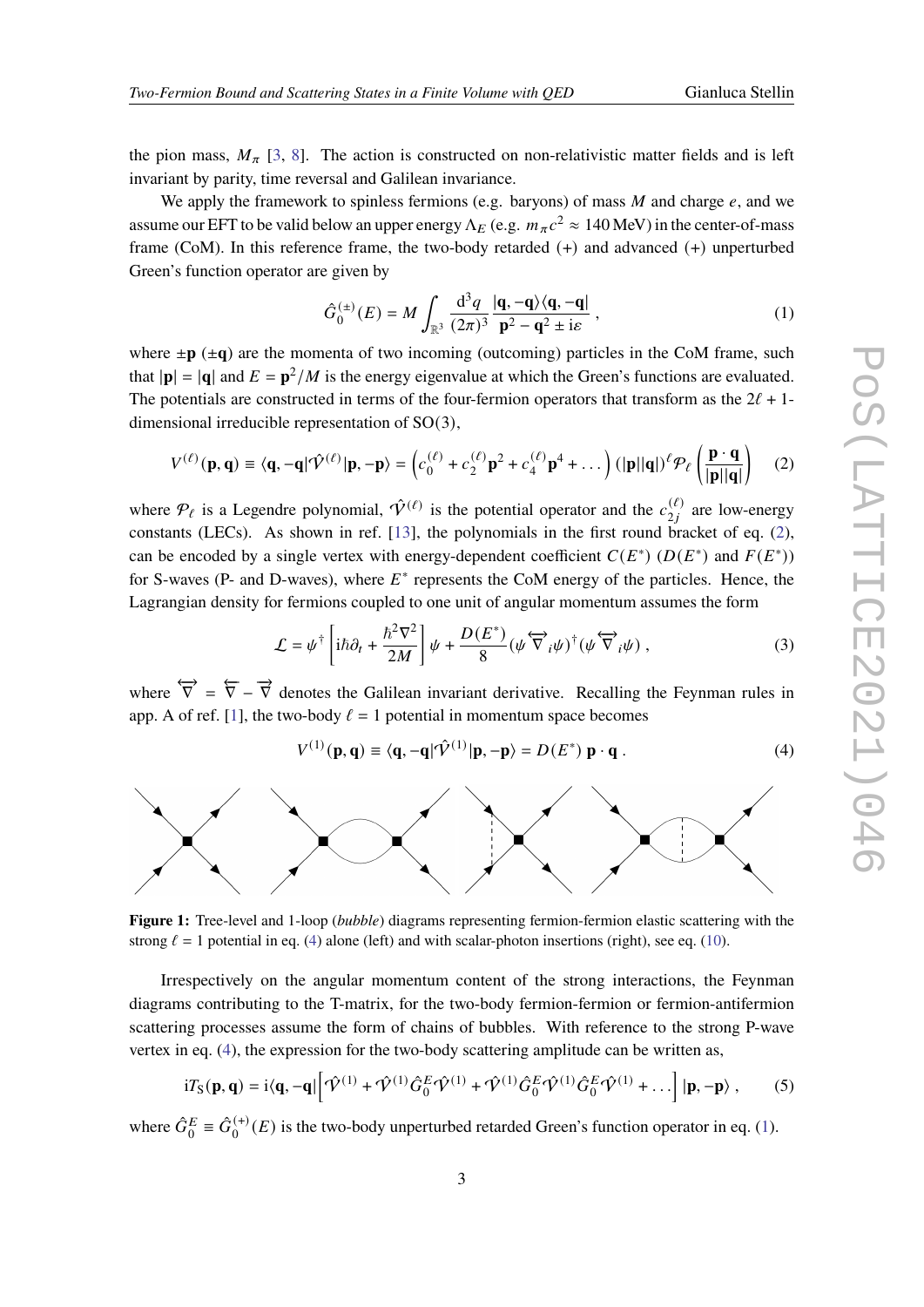As shown in sec. 2 of ref. [\[1\]](#page-9-0), the infinite superposition of chains of bubbles translates into a geometric series of ratio  $D(E^*)\mathbb{J}_0$  where

<span id="page-3-2"></span>
$$
\left(\mathbb{J}_0\right)_{ij}^{\text{PDS}} = \partial_i \partial'_j G_0^E(\mathbf{r}, \mathbf{r}') \Big|_{\substack{\mathbf{r} = \mathbf{0} \\ \mathbf{r}' = \mathbf{0}}}^{\text{PDS}} = -\delta_{ij} \frac{M}{4\pi} \left(\frac{\mathrm{i}|\mathbf{p}|^3}{3} + \mu \frac{\mathbf{p}^2}{2}\right) \,. \tag{6}
$$

and is evaluated in dimensional regularization with renormalization mass  $\mu$  in the PDS scheme. Therefore, the strong scattering amplitude can be recast in the form

$$
T_{\mathcal{S}}(\mathbf{p}, \mathbf{q}) = \mathbf{q} \cdot \frac{D(E^*)}{\mathbb{1} - D(E^*) \mathbb{J}_0} \mathbf{p} = \frac{12\pi}{M} \frac{D(E^*)\mathbf{q} \cdot \mathbf{p}}{\frac{12\pi}{M} + iD(E^*)|\mathbf{p}|^3} \,. \tag{7}
$$

which can be compared with eq. (2) in ref. [\[8\]](#page-10-0) for the S-wave interactions. Recalling the effective-range expansion (ERE) [\[14\]](#page-10-7) and the  $\ell = 1$  contribution to the partial wave expansion (PWE) of the scattering ampltiude, the expression for the scattering length in eq. (24) in ref. [\[1\]](#page-9-0) can be derived, whereas the effective range parameter  $r_0^{(1)}$  $_{0}^{(1)}$  vanishes. Exploiting the PDS expression of  $\mathbb{J}_0$  in eq. [\(6\)](#page-3-2), the renormalized coupling constant  $D(E^*, \mu)$  is obtained

<span id="page-3-3"></span>
$$
D(E^*, \mu) = \frac{12\pi}{M} \left(\frac{1}{a^{(1)}} - \mu \frac{\mathbf{p}^2}{2}\right)^{-1} .
$$
 (8)

where  $a^{(1)}$  denotes the scattering length (cf. eq. (7) of ref. [\[8\]](#page-10-0) for the S-wave case counterpart).

### <span id="page-3-0"></span>**2.1 Coulomb corrections**

We introduce the electromagnetic interactions in the framework of non-relativistic quantum electrodynamics (NRQED) as in refs. [\[15\]](#page-10-8). Since transverse photons couple proportionally to the fermion momenta, the Coulomb photons dominate at low energies [\[8\]](#page-10-0). Therefore, we choose to retain in the Lagrangian only the scalar photon field,  $\phi$ , and its lowest order coupling to the matter fields [\[15\]](#page-10-8). Thus, the Lagrangian density of the system in eq. [\(3\)](#page-2-3) picks up the following contribution,

$$
\mathcal{L}^{\text{NRQED corr}} = -\frac{1}{2} \nabla \phi \cdot \nabla \phi - e \phi \psi^{\dagger} \psi . \qquad (9)
$$

The added interaction corresponds to the Coulomb force, that in momentum space reads

<span id="page-3-1"></span>
$$
V_{\mathbf{C}}(\mathbf{p}, \mathbf{q}) \equiv \langle \mathbf{q}, -\mathbf{q} | \hat{V}_{\mathbf{C}} | \mathbf{p}, -\mathbf{p} \rangle = \frac{e^2}{(\mathbf{p} - \mathbf{q})^2 + \lambda^2},\tag{10}
$$

where  $\lambda$  is an IR regulator. Consequently, the T-matrix is enriched by new classes of diagrams (cf. fig. [1\)](#page-2-4), in which the Colulomb photon insertions (*ladders*) appear, either between the external legs and within the loops. Unlike transverse photons, the scalar ones do not propagate between different bubbles. In low-momentum sector  $\eta = \alpha M/2|\mathbf{p}|^2 \gg 1$ , thus the ladders have to be incorporated in the amplitude of two-body processes to all orders in  $\alpha$ . This amounts to replacing the  $G_0^{(\pm)}$  $^{(\pm)}_{0}$  (**p**, **q**) in the loops on the left of fig. [1](#page-2-4) with the Coulomb propagators, that in operator form read

$$
\hat{G}_{\rm C}^{(\pm)} = M \int_{\mathbb{R}^3} \frac{\mathrm{d}^3 \mathbf{q}}{(2\pi)^3} \frac{|\psi_{\mathbf{q}}^{(\pm)}\rangle\langle\psi_{\mathbf{q}}^{(\pm)}|}{\mathbf{p}^2 - \mathbf{q}^2 \pm i\varepsilon} \,. \tag{11}
$$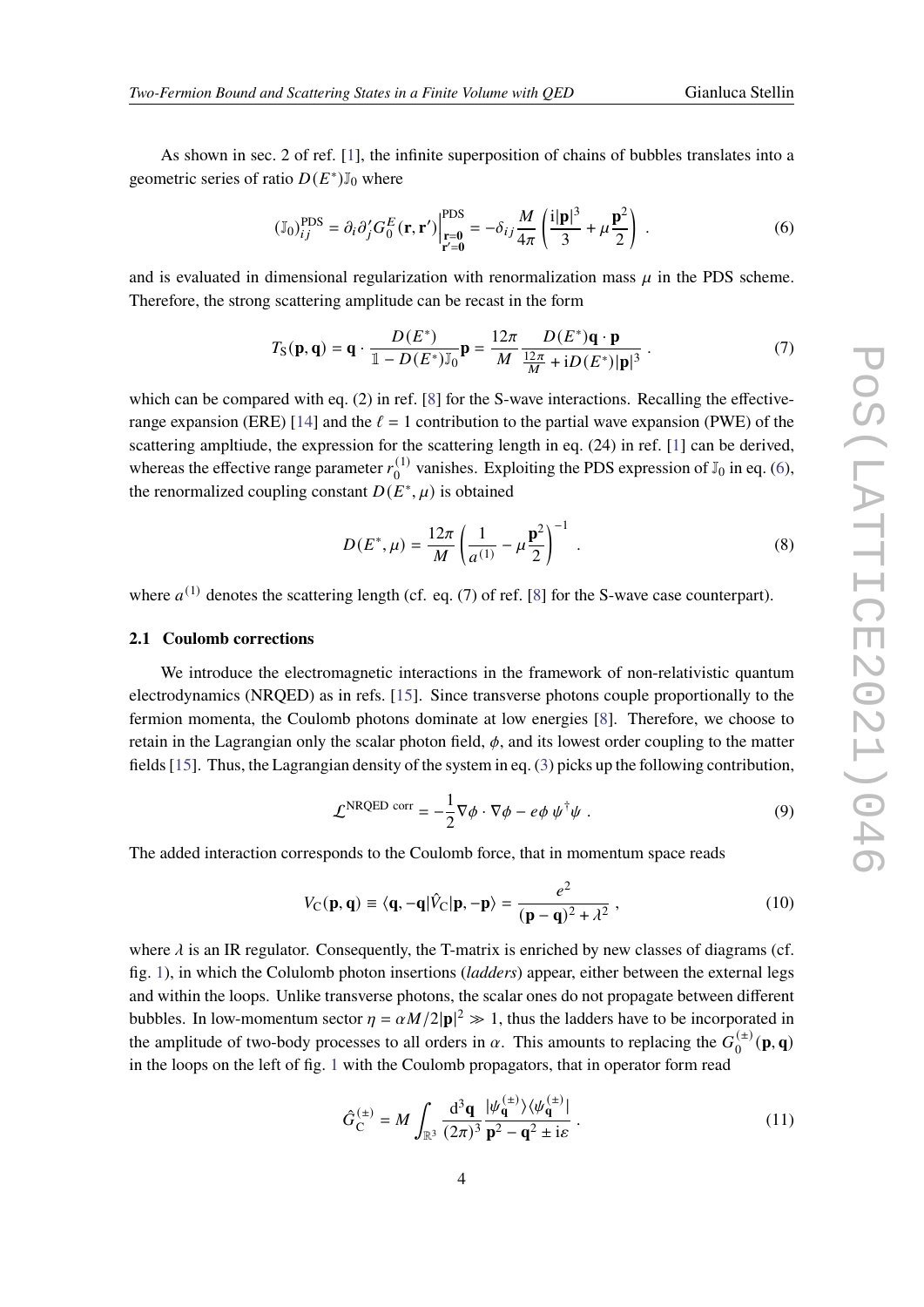where  $\psi_{\mathbf{q}}^{(\pm)}$  are outgoing (+) and incoming (-) Coulomb spherical waves, see eqs. (39) and (40) in ref. [\[1\]](#page-9-0), whose squared modulus evaluated at **r** = 0 coincides with the *Sommerfeld factor* [\[16\]](#page-10-9),

$$
C_{\eta}^{2} \equiv |\psi_{\mathbf{p}}^{(\pm)}(0)|^{2} = e^{-\pi \eta} \Gamma(1 + i\eta) \Gamma(1 - i\eta) = \frac{2\pi \eta}{e^{2\pi \eta} - 1}.
$$
 (12)

Moreover, thanks to the self-consistent Dyson-like identity in eq. (45) of ref. [\[1\]](#page-9-0) the eigenstates of the complete system,  $|\chi_{\mathbf{p}}^{(\pm)}\rangle$  $\hat{\bf p}^{(\pm)}$ ), with  $\hat{V}_S \equiv \hat{V}^{(1)}$  can be rewritten in terms of the Coulomb states,

<span id="page-4-0"></span>
$$
|\chi_{\mathbf{p}}^{(\pm)}\rangle = \left[1 + \sum_{n=1}^{+\infty} (\hat{G}_{\mathbf{C}}^{(\pm)} \hat{V}_{\mathbf{S}})^n\right] |\psi_{\mathbf{p}}^{(\pm)}\rangle. \tag{13}
$$

Second, the T-matrix  $T<sub>S</sub>$  is now replaced by the superposition of the purely electrostatic scattering amplitude  $T_{\rm C}(\mathbf{p}', \mathbf{p}) = \langle \mathbf{p}' | \hat{V}_{\rm C} | \psi_{\mathbf{p}}^{(+)} \rangle$  $\binom{(+)}{p}$  and the strong scattering amplitude modified by Coulomb corrections,  $T_{SC}(\mathbf{p}', \mathbf{p}) = \langle \psi_{\mathbf{p}'}^{(-)} \rangle$  $\frac{(-)}{p'}|\hat{V}_{S}|\chi_{p}^{(+)}$  $\binom{(+)}{p}$ . Both the latter admit an expansion in in terms of the Legendre polynomials (cf. eqs. (48) and (49) in ref. [\[1\]](#page-9-0)), in which the *Coulomb phase shift*,  $\sigma_1$  = arg  $\Gamma(2 + i\eta)$ , is introduced besides  $\delta_1$ . Analogously, the P-wave ERE is of the generalized counterpart for the (repulsive) Coulomb interaction (cf. [\[17\]](#page-10-10)),

<span id="page-4-1"></span>
$$
\mathbf{p}^{2}\left(1+\eta^{2}\right)\left[C_{\eta}^{2}|\mathbf{p}|(\cot\delta_{1}-\mathrm{i})+\alpha M H(\eta)\right]=-\frac{1}{a_{\mathrm{C}}^{(1)}}+\frac{1}{2}r_{0}^{(1)}\mathbf{p}^{2}+r_{1}^{(1)}\mathbf{p}^{4}+\dots\,,\qquad(14)
$$

where  $a_C^{(1)}$  $\binom{1}{C}, r_0^{(1)}$  $r_0^{(1)}$  and  $r_1^{(1)}$  $1<sup>(1)</sup>$  are the scattering length, the effective range and the shape parameter, respectively and  $H(\eta)$  is a function of the parameter  $\eta$  alone and is defined in eq. (52) of ref. [\[1\]](#page-9-0).

### **2.2 Repulsive channel**

A this stage, the Coulomb-corrected strong amplitude,  $T_{SC}(\mathbf{p}, \mathbf{p}')$ , for the fermion-fermion scattering process can be computed. The crucial tool for the derivation, outlined in sec. 2.2 and app. C of ref. [\[1\]](#page-9-0) in full detail, is represented by eq. [\(13\)](#page-4-0), which allows for the evaluation of the T-matrix element in terms of the free Coulomb eigenstates alone and for the factorization of the contributions of each P-wave vertex in the amplitude associated to each bubble diagram. It follows that  $T_{SC}(\mathbf{p}, \mathbf{p}')$  can be again expressed as the sum of a geometric series,

$$
i T_{\rm SC}(\mathbf{p}', \mathbf{p}) = i D(E^*) \nabla' \psi_{\mathbf{p}'}^{(-)*}(\mathbf{r}') \Big|_{\mathbf{r}'=0} \cdot \left[ \mathbbm{1} + D(E^*) \mathbb{J}_C + D(E^*)^2 \mathbb{J}_C^2 + \dots \right] \nabla \psi_{\mathbf{p}}^{(+)}(\mathbf{r}) \Big|_{\mathbf{r}=0}, \quad (15)
$$

whose ratio is given by the Hessian matrix of the two-body Coulomb propagator,  $\mathbb{J}_C$ , multiplied by  $D(E^*)$ . Since the nondiagonal matrix elements vanish in DR (cf. eq. (4.3.14) in ref. [\[18\]](#page-10-11)),

$$
(\mathbb{J}_{\mathcal{C}})_{ij} = \partial_i \partial'_j G_{\mathcal{C}}^{(+)}(\mathbf{r}, \mathbf{r}')|_{\mathbf{r}, \mathbf{r}'=0} = \lim_{d \to 3} M \frac{\delta_{ij}}{d} \int_{\mathbb{R}^d} \frac{d^d s}{(2\pi)^d} \frac{2\pi \eta(s) s^2}{e^{2\pi \eta(s)} - 1} \frac{1 + \eta(s)^2}{\mathbf{p}^2 - \mathbf{s}^2 + i\varepsilon} \equiv j_{\mathcal{C}} \delta_{ij} , \quad (16)
$$

the Coulomb-corrected strong scattering amplitude,  $T_{SC}(\mathbf{p}, \mathbf{p}')$ , can be further simplified as

<span id="page-4-2"></span>
$$
T_{\rm SC}(\mathbf{p}',\mathbf{p}) = (1+\eta^2)C_{\eta}^2 \frac{D(E^*) e^{2i\sigma_1}\mathbf{p}\cdot\mathbf{p}'}{1-D(E^*)\mathbf{j}\mathbf{c}}.
$$
 (17)

Evaluating the diagonal matrix elements  $j<sub>C</sub>$  in dimensional regularization (cf. eq. (89) in ref. [\[1\]](#page-9-0)) with the PDS scheme and exploiting the  $\ell = 1$  component of the partial wave expansion for  $T_{SC}(\mathbf{p}', \mathbf{p})$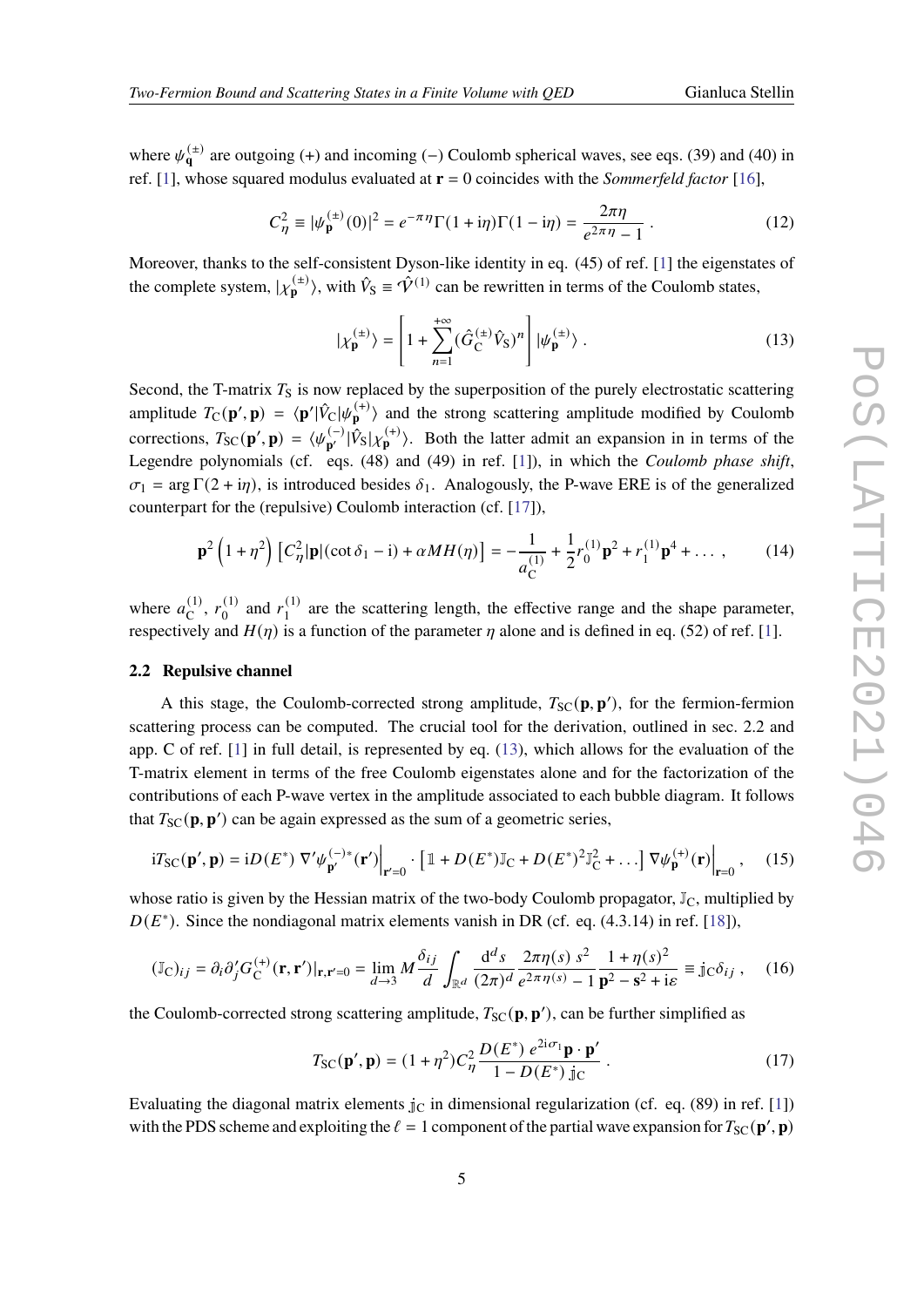in eq. (49) of ref. [\[1\]](#page-9-0), an expression for cot  $\delta_1$  in terms of the cupling constants  $\alpha$  and  $D(E^*)$  can be obtained. Finally, equipped with the latter formula and the generalized ERE in eq. [\(14\)](#page-4-1), the scattering parameters can be determined in closed form. In particular, the momentum-independent contributions to  $j_{\rm C}$ , yield the expression for the scattering length,

$$
\frac{1}{a_{\text{C}}^{(1)}} = \frac{12\pi}{MD(E^*)} + \frac{\alpha^2 M^2 \mu}{8} \left(\pi^2 - 3\right) - \frac{\alpha^3 M^3}{4} \left[\frac{1}{3 - d} + \zeta(3) - \frac{3}{2}\gamma_E + \frac{4}{3} + \log\frac{\mu\sqrt{\pi}}{\alpha M}\right] \,. \tag{18}
$$

where  $\zeta(3)$  and  $\gamma_E$  are the Apéry and Euler-Mascheroni constants, respectively. Besides, grouping the quadratic terms in **p**, a *purely Coulomb* expression for the effective range is recovered,

$$
r_0^{(1)} = \alpha M \left[ \frac{2}{3 - d} + \frac{8}{3} - 3\gamma_E + 2 \log \frac{\mu \sqrt{\pi}}{\alpha M} \right] - 3\mu \,. \tag{19}
$$

### <span id="page-5-0"></span>**3. The finite-volume environment**

We transpose the physical system into a cubic box with edges of length  $L$  and we continue analythically fields and wavefunctions outside the box via periodic boundary conditions (PBCs). Consequently, a free particle subject to PBCs carries a momentum  $\mathbf{p} = 2\pi \mathbf{n}/L$ , with  $\mathbf{n} \in \mathbb{Z}^3$ .

Furthermore, in this environment the Ampère and Gauss laws are violated [\[13\]](#page-10-6). The issue is circumvented by adding a uniform background charge density, a procedure that corresponds to the removal of Coulomb-photon propagators with the zero exchanged momentum [\[13\]](#page-10-6). Discarding the latter, the particle's momentum is restricted to  $|\mathbf{p}| \geq 2\pi/L$ , whereas the viability of the perturbation treatment of QED implies  $\eta = \alpha M/2|\mathbf{p}| < 1$ . Combining the two constraints, it follows that the photon field insertions can be treated perturbatively if  $ML \ll 1/\alpha$  [\[13\]](#page-10-6). The condition is realized when the volume is sufficiently large, as in present-day Lattice OCD calculations [\[13\]](#page-10-6).

In addition, the masses of spinless composite particles with unit charge receive LO finite-volume corrections proportional to the inverse of L (cf. eqs. (6) and (19) of ref. [\[9\]](#page-10-2)),

$$
\Delta M \equiv M^L - M = \frac{\alpha}{2\pi L} \left[ \sum_{\mathbf{n}\neq 0}^{\Lambda_n} \frac{1}{|\mathbf{n}|^2} - 4\pi \Lambda_n \right] + O\left(\alpha^2; \frac{\alpha}{L^2}\right) ,\qquad (20)
$$

where the sum of the 3D Riemann series regulated by the spherical cutoff  $\Lambda_n$  is denoted with  $I^{(0)} \approx -8.913632$  (cf. app. D.1 in ref. [\[1\]](#page-9-0)) and the L superscript denotes henceforth FV quantities. Reabsorbing these shifts through the definition of *primed* scattering parameters (cf. eqs. (134)-(138) in ref. [\[1\]](#page-9-0)), the finite-volume ERE takes the form

<span id="page-5-1"></span>
$$
\mathbf{p}^{2}(1+\eta^{2})[C_{\eta}^{2}|\mathbf{p}|(\cot\delta_{1}^{L}-\mathbf{i})+\alpha M H(\eta)] = -\frac{1}{a_{\mathbb{C}}'(1)} + \frac{1}{2}r_{0}'^{(1)}\mathbf{p}^{2} + r_{1}'^{(1)}\mathbf{p}^{4} + \dots
$$
 (21)

### **3.1 Quantization condition**

We derive the conditions that determine the counterpart of the  $\ell = 1$  energy eigenvalues in the cubic region. These states transform as the three-dimensional irreducible representation  $T_1$  (in Schönflies's notation) of the cubic rotation group [\[11\]](#page-10-4). The former correspond with the singularities of the two-point correlation function  $G_{SC}^{(\pm)}(\mathbf{r}, \mathbf{r}')$ , whose expression can be derived in closed from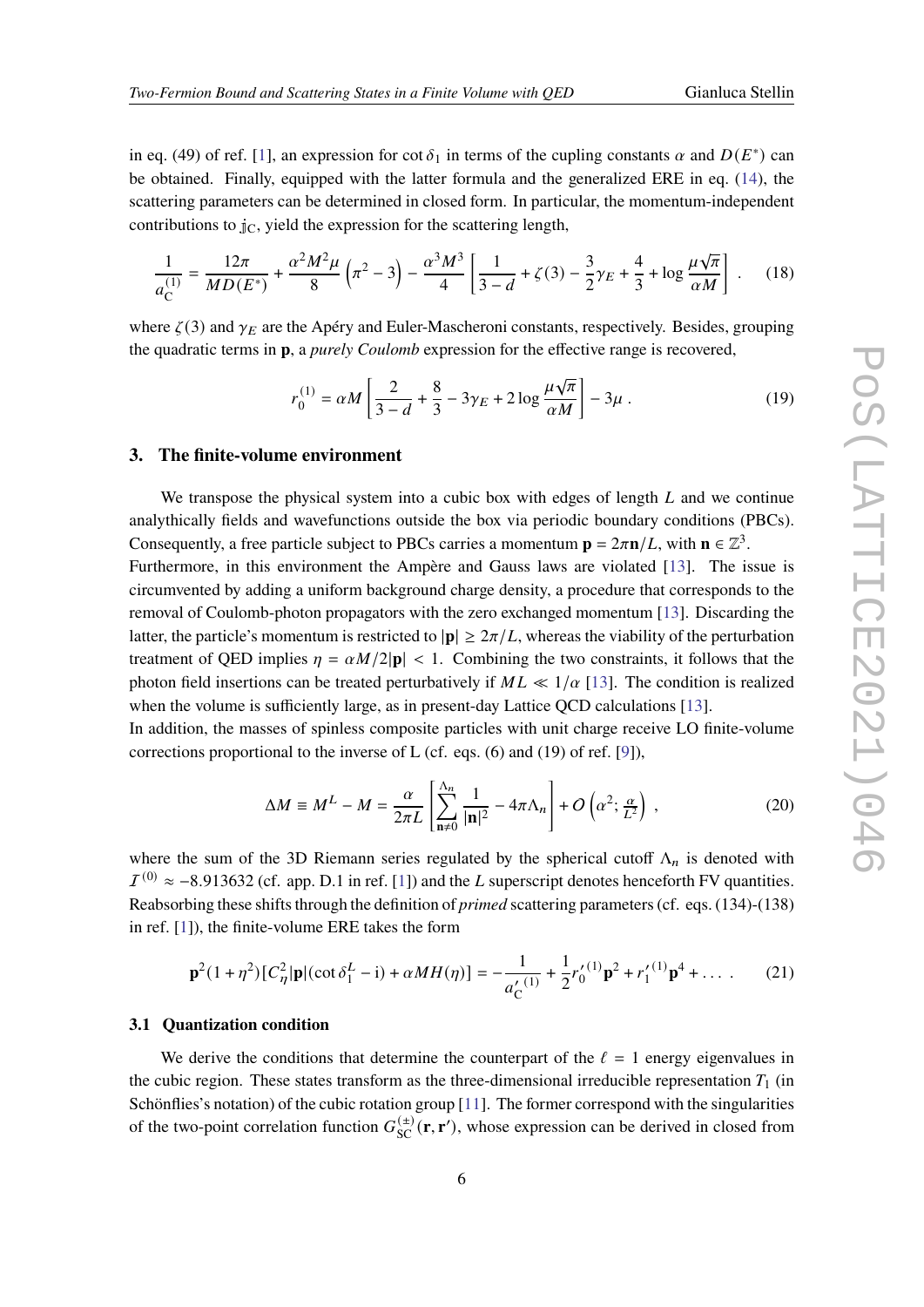the self-consistent equation connecting  $G_{SC}^{(\pm)}$  and  $G_C^{(\pm)}$  $\int_{C}^{(\pm)}$  (cf. eq. (144) in ref. [\[1\]](#page-9-0)). In finite volume  $G_{SC}^{(\pm)} \mapsto G_{SC}^{(\pm),L}$  and the quantization condition becomes

<span id="page-6-1"></span>
$$
\frac{\mathbb{1}}{D^L(E^*)} = \nabla_{\mathbf{r}_i} \otimes \nabla_{\mathbf{r}_{i+1}} G_C^{(+),L}(\mathbf{r}_i, \mathbf{r}_{i+1}) \Big|_{\substack{\mathbf{r}_i = \mathbf{0} \\ \mathbf{r}_{i+1} = \mathbf{0}}} \equiv \mathbb{J}_C^L(\mathbf{p}) .
$$
\n(22)

As noticed in sec. [3,](#page-5-0) we are allowed to expand  $j_C^L$  $L<sup>L</sup>(p)$  in powers of the fine-structure constant and truncate the series to order  $\alpha$ . With the aim of regulating the 3D Riemann sums appearing in the expression for  $\mathbb{J}_{\mathbb{C}}^L$  $L^L$ (**p**) in eq. (148) in ref. [\[1\]](#page-9-0) while maintaining the mass-independent renormalization scheme (cf. sec. II B of ref. [\[13\]](#page-10-6)), the FV quantization conditions can be recast as

<span id="page-6-0"></span>
$$
\frac{\mathbb{1}}{D^L(E^*)} - \Re\epsilon \mathbb{J}_{\mathcal{C}}^{\{\mathcal{D}\mathcal{R}\}}(\mathbf{p}) = \mathbb{J}_{\mathcal{C}}^L(\mathbf{p}) - \Re\epsilon \mathbb{J}_{\mathcal{C}}^{\{\Lambda\}}(\mathbf{p}),
$$
\n(23)

where  $\mathbb{J}_{\Gamma}^{\{\Lambda\}}$  $\mathcal{L}^{\{\Lambda\}}_{\mathbf{C}}(\mathbf{p})$  and  $\mathbb{J}_{\mathbf{C}}^{\{\mathrm{DR}\}}$  ${}_{\text{C}}^{\text{[DR]}}(\mathbf{p})$  denote the  $O(\alpha)$  approximations of  $\mathbb{J}_{\text{C}}$  computed in the cutoff- and dimensional regularization (DR) schemes in eqs. (165) and (174) of ref. [\[1\]](#page-9-0) respectively. A scalar counterpart for eq. [\(23\)](#page-6-0) can be recovered by taking the trace of the matrices.

At this stage, by exploiting eq. [\(17\)](#page-4-2), the expression for  $\rm j_{C}$  in DR to all orders in  $\alpha$  given in eq. (89) of ref. [\[1\]](#page-9-0) and eq. (51) in ref. [\[1\]](#page-9-0), an infinite-volume relation between the P-wave phase shift and the strong coupling constant  $D(E^*)$  can be obtained, see eq. (177) in ref. [\[1\]](#page-9-0). The latter can be immediately fitted to the cubic FV case, yielding

<span id="page-6-2"></span>
$$
\mathbf{p}^{2}(1+\eta^{2})[C_{\eta}^{2}|\mathbf{p}|(\cot\delta_{1}^{L}-\mathbf{i})+\alpha M H(\eta)] = -\frac{12\pi}{MD^{L}(E^{*})}+\alpha M \mathbf{p}^{2} \left[\frac{4}{3}-\frac{3}{2}\gamma_{E}+\log\left(\frac{\mu\sqrt{\pi}}{\alpha M}\right)\right].
$$
 (24)

Then, exploiting the scalar counterpart of eq. [\(22\)](#page-6-1), the coupling constant  $D^{L}(E^*)$  in eq. [\(24\)](#page-6-2) can be replaced by the regulated FV expression for  $j<sub>C</sub>$ . Finally, expanding the l.h.s. of eq. [\(24\)](#page-6-2) in power series of the squared momentum, the finite-volume ERE in eq. [\(21\)](#page-5-1) becomes

<span id="page-6-3"></span>
$$
-\frac{1}{a'_{C}^{(1)}} + \frac{1}{2}r'_{0}^{(1)}\mathbf{p}^{2} + r'_{1}^{(1)}\mathbf{p}^{4} + r'_{2}^{(1)}\mathbf{p}^{6} + r'_{3}^{(1)}\mathbf{p}^{8} + \dots
$$
  
=  $\frac{4\pi}{L^{3}}S_{0}(\tilde{\mathbf{p}}) + \frac{\mathbf{p}^{2}}{\pi L}S_{1}(\tilde{\mathbf{p}}) - \frac{\alpha M \mathbf{p}^{2}}{4\pi^{4}}S_{2}(\tilde{\mathbf{p}}) - \frac{\alpha M}{\pi^{2}L^{2}}S_{3}(\tilde{\mathbf{p}}) + \dots + \alpha M \mathbf{p}^{2} \left[ \log \left( \frac{4\pi}{\alpha ML} \right) - \gamma_{E} \right],$  (25)

where the  $S_n(\tilde{\bf{p}})$  with  $n \leq 3$  denote the *Lüscher functions*, given by

<span id="page-6-5"></span>
$$
\mathcal{S}_0(\tilde{\mathbf{p}}) = \sum_{\mathbf{n}}^{\Lambda_n} 1 - \frac{4\pi}{3} \Lambda_n^3, \quad \mathcal{S}_1(\tilde{\mathbf{p}}) = \sum_{\mathbf{n}}^{\Lambda_n} \frac{1}{\mathbf{n}^2 - \tilde{\mathbf{p}}^2} - 4\pi \Lambda_n ,
$$
 (26)

$$
\mathcal{S}_2(\tilde{\mathbf{p}}) = \sum_{\mathbf{n}}^{\Lambda_n} \sum_{\mathbf{m} \neq \mathbf{n}}^{\infty} \frac{1}{\mathbf{n}^2 - \tilde{\mathbf{p}}^2} \frac{1}{\mathbf{m}^2 - \tilde{\mathbf{p}}^2} \frac{1}{|\mathbf{n} - \mathbf{m}|^2} - 4\pi^4 \log \Lambda_n , \qquad (27)
$$

and

<span id="page-6-4"></span>
$$
\mathcal{S}_3(\tilde{\mathbf{p}}) = \sum_{\mathbf{n}}^{\Lambda_n} \sum_{\mathbf{m} \neq \mathbf{n}}^{\infty} \frac{1}{\mathbf{n}^2 - \tilde{\mathbf{p}}^2} \frac{1}{\mathbf{m}^2 - \tilde{\mathbf{p}}^2} \frac{\mathbf{m} \cdot \mathbf{n} - \tilde{\mathbf{p}}^2}{|\mathbf{n} - \mathbf{m}|^2} - \pi^4 \Lambda_n^2 \,. \tag{28}
$$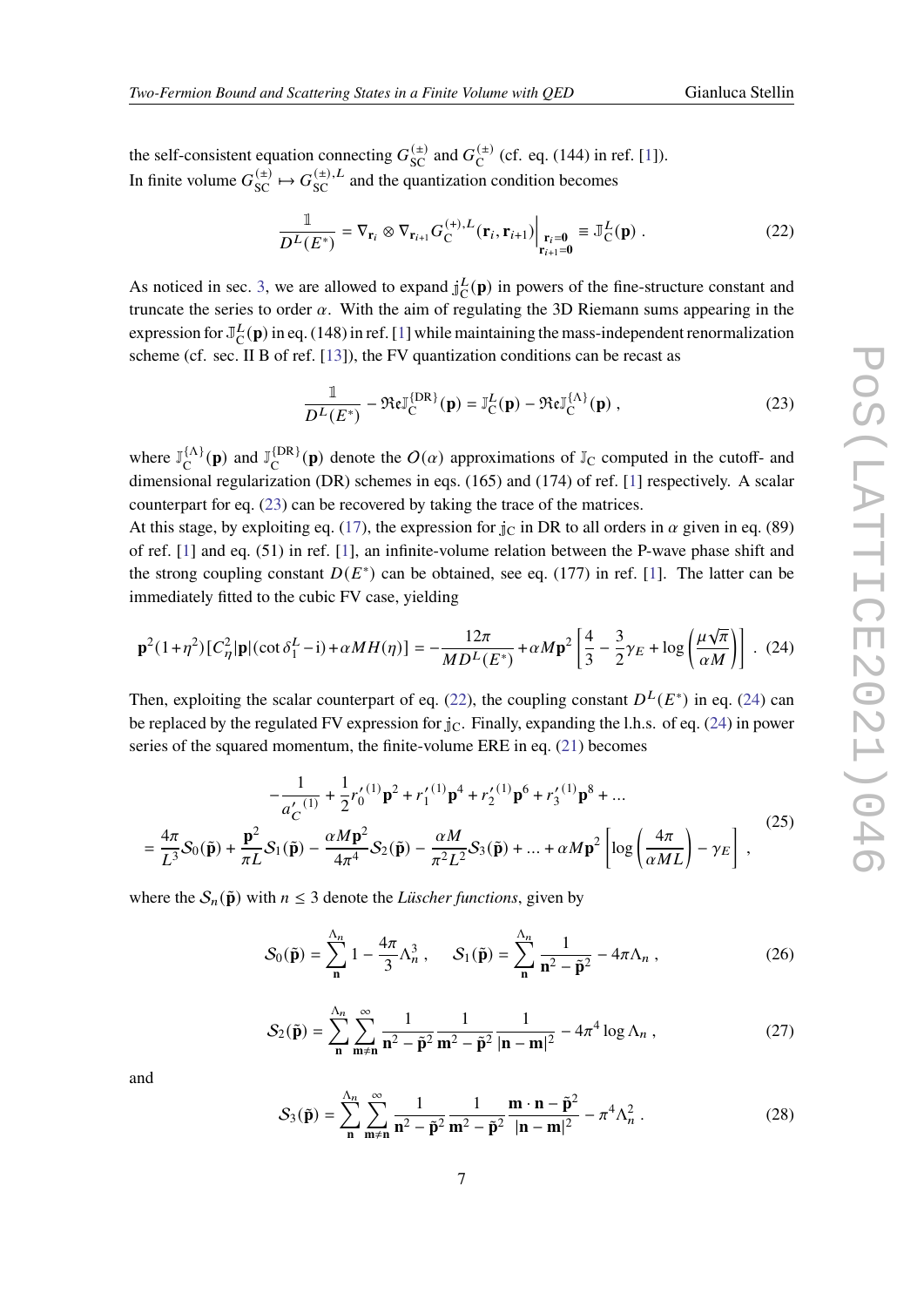### **3.2 Approximate energy eigenvalues**

The  $O(\alpha)$  ERE presented in eq. [\(25\)](#page-6-3) acquires a pivotal role in the derivation of the approximate expressions in the finite volume for the lowest bound and unbound eigenvalues of the Hamiltonian two-fermion system given by  $\hat{H}_0 + \hat{V}_C + \mathcal{V}^{(1)}$  where  $\hat{H}_0$  denotes the kinetic term associated to the two particles in the CoM frame. Under the hypotesis that  $L$  is sufficiently large, the expansions become perturbative both in  $\alpha$  and in  $1/L$  times suitable powers of the scattering parameters.

### <span id="page-7-0"></span>**3.2.1 The lowest unbound state**

Since  $\ell = 1$  irreducible representation (irrep) of SO(3) is mapped to the  $T_1$  irrep of the cubic group, the FV eigenstates are expected to be three-fold degenerate. Hence, the lowest unbound state corresponds to an energy of  $4\pi^2/ML^2$ , associated to the momentum  $\tilde{p} = 1$  where  $|\mathbf{p}| = 2\pi \tilde{p}/L$ . The detailed procedure for the derivation of the FV energy eigenvalue is outlined in sec. 3.3.1 of ref. [\[1\]](#page-9-0) and is based on the expansion of the Lüscher functions in the ERE in eq. [\(28\)](#page-6-4) around  $\delta \tilde{p}^2 = \tilde{p} - 1$ . Once the ERE is rewritten in powers of  $\delta \tilde{p}^2$ , the equation is solved iteratively for  $\tilde{p}^2$ , truncating the expansion at a given power of  $\tilde{p}^2$  and exploiting the outcoming expression in the subsequent step, which contains higher-order terms in  $\tilde{p}^2$ . The final expression for  $E_S^{(1,T_1)}$  $s^{(1,1)}$  is given in eq. (218) of ref. [\[1\]](#page-9-0) and reported here in concise form,

$$
E_{\rm S}^{(1,T_1)} = \frac{4\pi^2}{ML^2} + \frac{4\pi^2 \delta \tilde{p}^2}{ML^2} = \frac{4\pi^2}{ML^2} + 6\xi \frac{4\pi a_{\rm C}'^{(1)}}{ML^3} \left[ 1 + \xi^2 a_{\rm C}'^{(1)} r_0'^{(1)} - \xi \left( \frac{a_{\rm C}'^{(1)}}{\pi L} \right) (T^{(1)} - 6) + \dots \right]
$$
  
+
$$
\xi \frac{\alpha a_{\rm C}'^{(1)}}{L^2 \pi^2} \left\{ - (2\chi_1 + 2\varrho_0) \left[ 1 + \xi^2 a_{\rm C}'^{(1)} r_0'^{(1)} + \xi^3 a_{\rm C}'^{(1)} r_1'^{(1)} \right] + \xi \left( \frac{a_{\rm C}'^{(1)}}{\pi L} \right) \left[ (T^{(1)} - 6)(2\varrho_0 + 2\chi_1) + 6(2\varrho_1 - \chi_1 - 2\chi_2 + \tilde{\mathcal{R}}^{(1)} + 6\mathcal{F}^{(1)}) \right] + \dots \right\} + \dots
$$
(29)

where the ellipsis stands for terms of higher powers of  $1/L$  and the scattering parameters and  $I^{(1)}$ ,  $\mathcal{J}^{(1)}, \tilde{\mathcal{R}}^{(1)}, \chi_i$  and  $\Omega_i$  are sums of 3D Riemann series, evaluated numerically in app. D of ref. [\[1\]](#page-9-0).

### **3.2.2 The lowest bound state**

To derive the lowest bound FV energy eigenvalue, we switch to imaginary momenta,  $\mathbf{p} = i\mathbf{x}$  and evaluate the Lüscher sums in eqs. [\(26\)](#page-6-5)-[\(28\)](#page-6-4) in the limit of large dimensionless binding momentum,  $\tilde{\kappa} \gg 1$ . The results, derived in app. E of ref. [\[1\]](#page-9-0) in detail, permit to rewrite the ERE in eq. [\(25\)](#page-6-3) in terms of powers of  $\kappa = |\kappa| = \kappa_0 + \kappa_1 + \dots$  where  $\kappa_i$  encodes the contributions to order *i* in  $\alpha$ . Discarding the higher-order terms in the scattering parameters and  $1/L$  (cf. sec. 3.3.2 of ref. [\[1\]](#page-9-0)), an expression for  $\kappa_1$  is recovered from the ERE, yielding the approximate eigenvalue

$$
E_B^{(1,T_1)}(L) = \frac{\kappa_0^2}{M} + \frac{2\alpha\kappa_0^3}{3\kappa_0^2 - r_0^{(1)}\kappa_0} \left[ \log\left(\frac{4\kappa_0}{\alpha M}\right) - \gamma_E + \frac{1}{2} \right] + \frac{\alpha\mathcal{I}^{(0)}}{\pi L} - \frac{\alpha}{\pi^3 L^3} \frac{2\pi^4}{\kappa_0^2} \frac{1}{3k_0 - r_0^{(1)}} \,. \tag{30}
$$

We can infer that the leading FV contributions are positive, analogously to the LO mass shifts for  $\ell = 1$  states of two-body systems with strong interactions alone in eq. (53) of ref. [\[12\]](#page-10-5). Finally, the sign of the LO P-wave FV shift is opposite with respect to the S-wave one in eq. (46) in ref. [\[13\]](#page-10-6),

$$
\Delta E_B^{(1,T_1)} \equiv E_B^{(1,T_1)}(\infty) - E_B^{(1,T_1)}(L) \stackrel{\text{LO}}{=} -\frac{\alpha \mathcal{I}^{(0)}}{\pi L} \stackrel{\text{LO}}{=} -\Delta E_B^{(0,A_1)} \tag{31}
$$

 $\sim$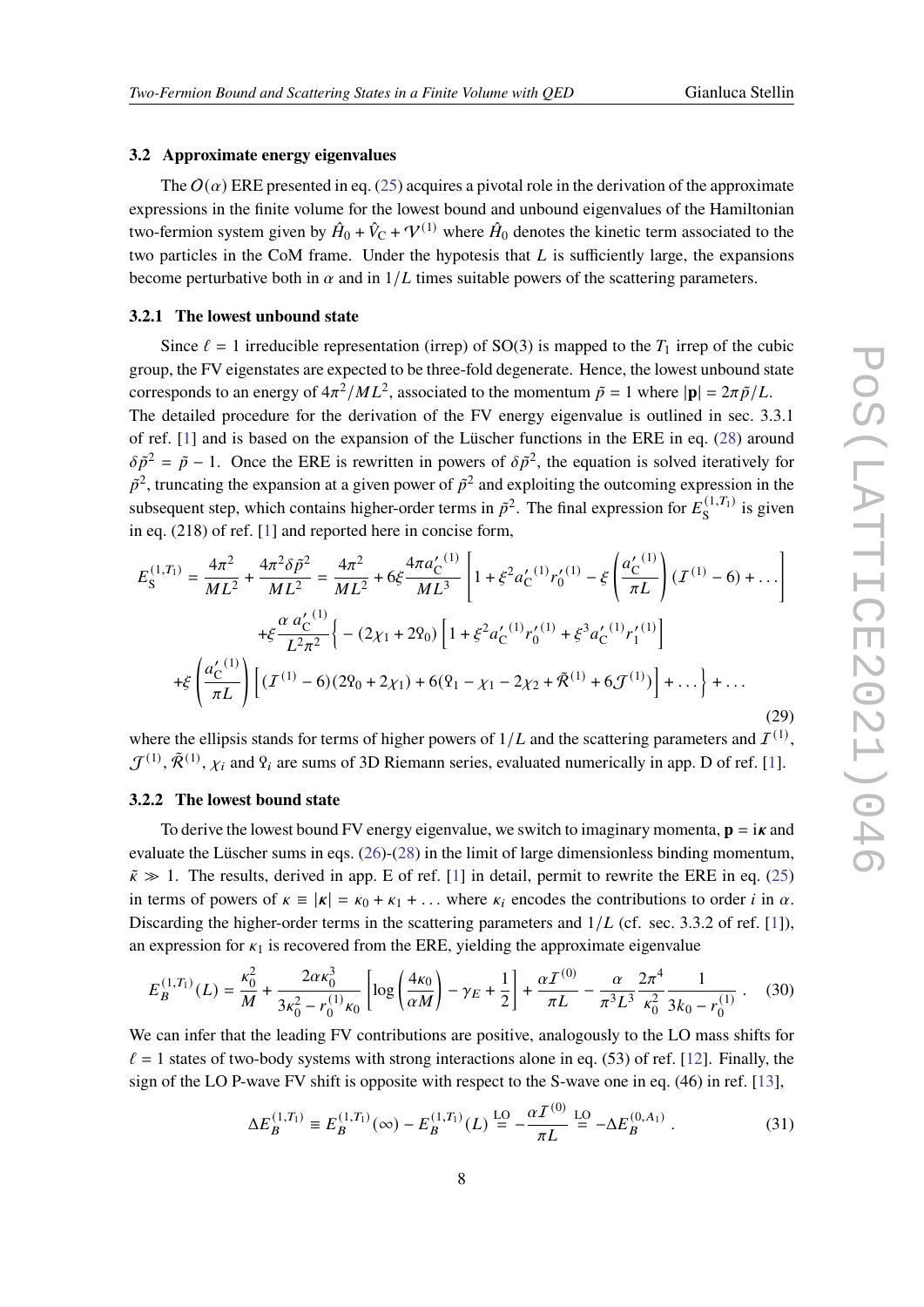# **4. Beyond P-wave interactions**

Among the possible improvements and generalizations of the present work, outlined in sec. 4 of ref. [\[1\]](#page-9-0), we here concentrate on the treatment of fermion fields with coupling to two units of angular momentum. In the belief that the procedure is instrumental for the complete extension of the analysis in ref. [\[1\]](#page-9-0) in this direction, we derive the fermion-fermion scattering amplitude, in which the particles are solely subject to the short range D-wave potentials.

Consistently with requirements in sec. [2,](#page-1-0) the Lagrangian density of the system reads

$$
\mathcal{L} = \psi^{\dagger} \left[ i\hbar \partial_t - \frac{\hbar^2 \nabla^2}{2M} \right] \psi + \frac{F(E^*)}{64} (\psi \overleftrightarrow{\nabla}^2 \psi)^{\dagger} (\psi \overleftrightarrow{\nabla}^2 \psi) - 3 \frac{F(E^*)}{64} (\psi \overleftrightarrow{\partial}_i \overleftrightarrow{\partial}_j \psi)^{\dagger} (\psi \overleftrightarrow{\partial}_i \overleftrightarrow{\partial}_j \psi).
$$
\n(32)

In momentum space, the interaction operator,  $\hat{V}^{(2)}$ , now depends on the square of the scalar product between the momentum of the incoming  $(\pm \mathbf{p})$  and outcoming  $(\pm \mathbf{q})$  particles in the CoM frame,

<span id="page-8-0"></span>
$$
V^{(2)}(\mathbf{p}, \mathbf{q}) \equiv \langle \mathbf{q}, -\mathbf{q} | \hat{\mathbf{V}}^{(2)} | \mathbf{p}, -\mathbf{p} \rangle = F(E^*) \left[ 3(\mathbf{p} \cdot \mathbf{q})^2 - \mathbf{p}^2 \mathbf{q}^2 \right] . \tag{33}
$$

By virtue of the self-consistent identity between the free and the 'strong' Green's functions (cf. eq. (1.9) in ref. [\[2\]](#page-9-1)), the T-matrix element,  $T_S(\mathbf{p}, \mathbf{q})$ , can be written again as a superposition of the bubble-diagram amplitudes,

$$
i T_S(\mathbf{p}, \mathbf{q}) = i \langle \mathbf{q}, -\mathbf{q} | \left[ \hat{\mathbf{\mathcal{V}}}^{(2)} + \hat{\mathbf{\mathcal{V}}}^{(2)} \hat{G}_0^E \hat{\mathbf{\mathcal{V}}}^{(2)} + \hat{\mathbf{\mathcal{V}}}^{(2)} \hat{G}_0^E \hat{\mathbf{\mathcal{V}}}^{(2)} \hat{G}_0^E \hat{\mathbf{\mathcal{V}}}^{(2)} + \dots \right] |\mathbf{p}, -\mathbf{p} \rangle. \tag{34}
$$

see eq. [\(5\)](#page-2-5). The explicit evaluation of lowest contributions to the two-body scattering amplitude, permits to conclude that the ratio of the geometric series is now given by  $F(E^*)$  times the rank-four tensor  $\mathbb{J}_{0}^{[2]}$  $\binom{[2]}{0}$ , whose elements in DR with the PDS scheme and renormalization mass  $\mu$  are given by

<span id="page-8-2"></span>
$$
(\mathbb{J}_{0}^{[2]})_{ijkl}(\mathbf{p}) = M \int_{\mathbb{R}^{3}} \frac{\mathrm{d}^{3} p'}{(2\pi)^{3}} \frac{p'_{i} p'_{j} p'_{k} p'_{l}}{\mathbf{p}^{2} - \mathbf{p}'^{2} + \mathrm{i}\varepsilon} \stackrel{\text{PDS}}{=} -\frac{M}{4\pi} \left[ \delta_{ij} \delta_{kl} + \delta_{ki} \delta_{jl} + \delta_{kj} \delta_{il} \right] \left( \frac{\mathrm{i}\mathbf{p}^{5}}{15} + \mu \frac{\mathbf{p}^{4}}{8} \right) \tag{35}
$$

where the multiplication rule is established by the product between the tensors with four indices, s.t.  $(R.S)_{i\,imn} = R_{i\,ikl}S_{klmn}$ . Succintly written, the resulting T-matrix becomes

<span id="page-8-1"></span>
$$
T_{\mathbf{S}}(\mathbf{p}, \mathbf{q}) = q_i q_j \left( \frac{3F(E^*)}{1 - F(E^*) \mathbb{J}_0^{[2]}} \right)_{ijkl} \mathbb{H}_{klmn} p_n p_m ,
$$
 (36)

where the H tensor reflects the Legendre polynomial underlying the D-wave interaction in eq. [33,](#page-8-0)

$$
\mathbb{H}_{ijmn} = \frac{1}{3} \left[ -\delta_{ij}\delta_{mn} + \frac{3}{2} (\delta_{im}\delta_{jn} + \delta_{in}\delta_{jm}) \right] . \tag{37}
$$

Performing expliticitly the tensor inversion implied by eq. [\(36\)](#page-8-1) and exploiting the expression of  $\mathbb{J}_0^{[2]}$  $\mathbf 0$ in DR without the PDS term, the scattering amplitude in eq. [\(36\)](#page-8-1) can be recast as

$$
T_{\rm S}(\mathbf{p}, \mathbf{q}) = F(E^*) \frac{3(\mathbf{p} \cdot \mathbf{q})^2 - \mathbf{p}^2 \mathbf{q}^2}{1 - \frac{2}{5} F(E^*) \mathbf{j}_0^{[2]}} = F(E^*) \frac{4\pi}{M} \frac{3(\mathbf{p} \cdot \mathbf{q})^2 - \mathbf{p}^2 \mathbf{q}^2}{\frac{4\pi}{M} + F(E^*) \mathbf{i}_5^2 \mathbf{p}^5}
$$
(38)

where  $j_0^{[2]}$  $\binom{[2]}{0}$  is defined as the scalar part of the tensor elements of  $\mathbb{J}_{0}^{[2]}$  $_0^{[2]}$ . Making use of the ERE in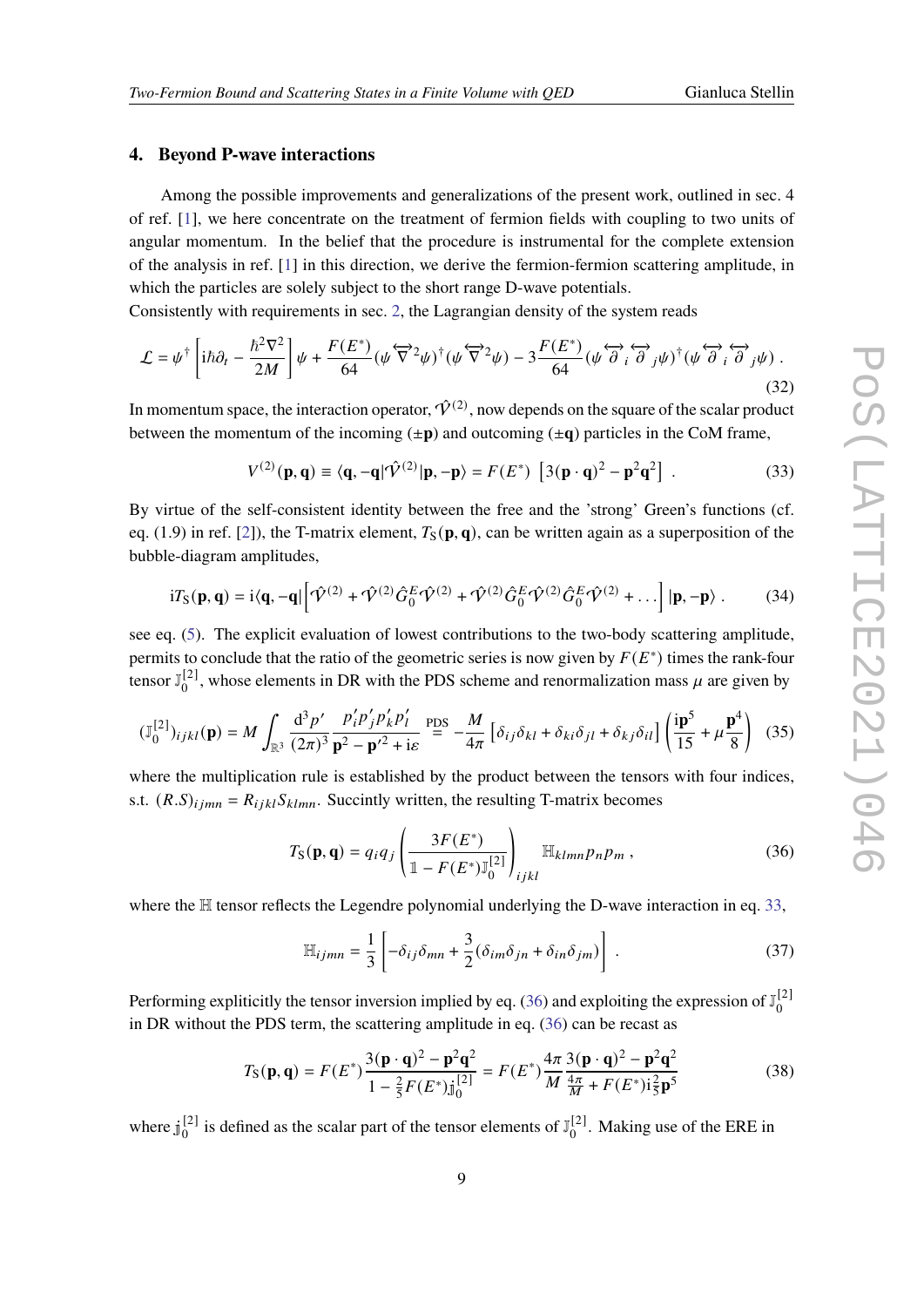ref. [\[14\]](#page-10-7) and of the  $\ell = 2$  term of the PWE of  $T_S(\mathbf{p}, \mathbf{q})$ , the scattering length can be expressed in terms of the low-energy constant as  $a^{(2)} = \frac{M}{4\pi}$  $\frac{M}{4\pi}$  $\frac{2}{5}$  $\frac{2}{5}F(E^*)$ , whereas  $r_0^{(2)}$  $_0^{(2)}$  vanishes. Equipped with the PDS expression of  $\mathbb{J}_{0}^{[2]}$  $_{0}^{121}$  in eq. [\(35\)](#page-8-2), the D-wave counterpart of eq. [\(8\)](#page-3-3) is eventually obtained

$$
F(E^*, \mu) = \frac{4\pi}{M} \frac{5}{2} \left( \frac{1}{a^{(2)}} - \frac{15}{8} \mu \mathbf{p}^4 \right)^{-1} . \tag{39}
$$

## **5. Conclusion**

In this work we have recapitulated the P-wave extension of the investigation on QED effects in low-energy fermion-fermion scattering shown in ref. [\[1\]](#page-9-0) in the framework of pionless EFT. The comprehensive formalism in ref. [\[8\]](#page-10-0) based on the full Coulomb propagator permitted us to derive expressions of the scattering amplitude in infinite volume that are exact to all orders in the fine-structure constant. In closing, the derivation of the two-body scattering amplitude for the Lagrangian with D-wave interactions alone provides a prelude for the future extension of the present investigation in that direction.

The finite-volume results recapitulated in this paper confirm the power-law dependence on  $1/L$ of the P-wave FV energy corrections to the lowest bound and scattering eigenvalues in presence of QED, displayed in ref. [\[13\]](#page-10-6) for S-wave states. Thanks to the momentum discretization, perturbative QED comes back into play in our system, even in the very low-energy regime. In the final part of our analysis we find that for the  $\ell = 0$  and 1 two-body bound eigenstates the sign of the shift depends directly on the parity of the wavefunction associated to the energy state, whose tails are truncated at the boundaries of the cubic box, as claimed in ref. [\[12\]](#page-10-5) with short range forces alone.

### **Acknowledgments**

We express gratitude to Ulf-G. Meißner, co-author of the main reference of this contribution. Besides, we acknowledge financial support from the Deutsche Forschungsgemeinschaft (Sino-German CRC 110, grant No. TRR 110) and the VolkswagenStiftung (grant No. 93562) and the computational resources provided by RWTH Aachen (JARA 0015 project).

# **References**

- <span id="page-9-0"></span>[1] G. Stellin and U.-G. Meißner, *[Eur. Phys. J. A](https://epja.epj.org/articles/epja/abs/2021/01/10050_2020_Article_319/10050_2020_Article_319.html)* **57**, 26 (2021).
- <span id="page-9-1"></span>[2] G. Stellin, *[Nuclear Physics in a finite volume: Investigation of two-particle and](https://bonndoc.ulb.uni-bonn.de/xmlui/handle/20.500.11811/8892) -cluster systems* [\(doctoral thesis\), Rheinische Friedrich-Wilhelms-Universität Bonn, Bonn \(2020\).](https://bonndoc.ulb.uni-bonn.de/xmlui/handle/20.500.11811/8892)
- <span id="page-9-2"></span>[3] T.A. Lähde and U.-G. Meißner, *[Lecture Notes in Physics](https://link.springer.com/book/10.1007/978-3-030-14189-9)* **957**, Springer (2019).
- <span id="page-9-3"></span>[4] D.B. Kaplan, M.J. Savage and M.B. Wise, *Nucl. Phys. B* **478**[, 629-659 \(1996\).](https://www.sciencedirect.com/science/article/pii/0550321396003574?via%3Dihub)
- <span id="page-9-4"></span>[5] D.B. Kaplan, M.J. Savage and M.B. Wise, *Phys. Lett. B* **424**[, 390-396 \(1998\).](https://www.sciencedirect.com/science/article/pii/S037026939800210X?via%3Dihub)
- <span id="page-9-5"></span>[6] D.B. Kaplan, M.J. Savage and M.B. Wise, *Nucl. Phys. B* **534**[, 329-355 \(1998\).](https://www.sciencedirect.com/science/article/pii/S0550321398004404)